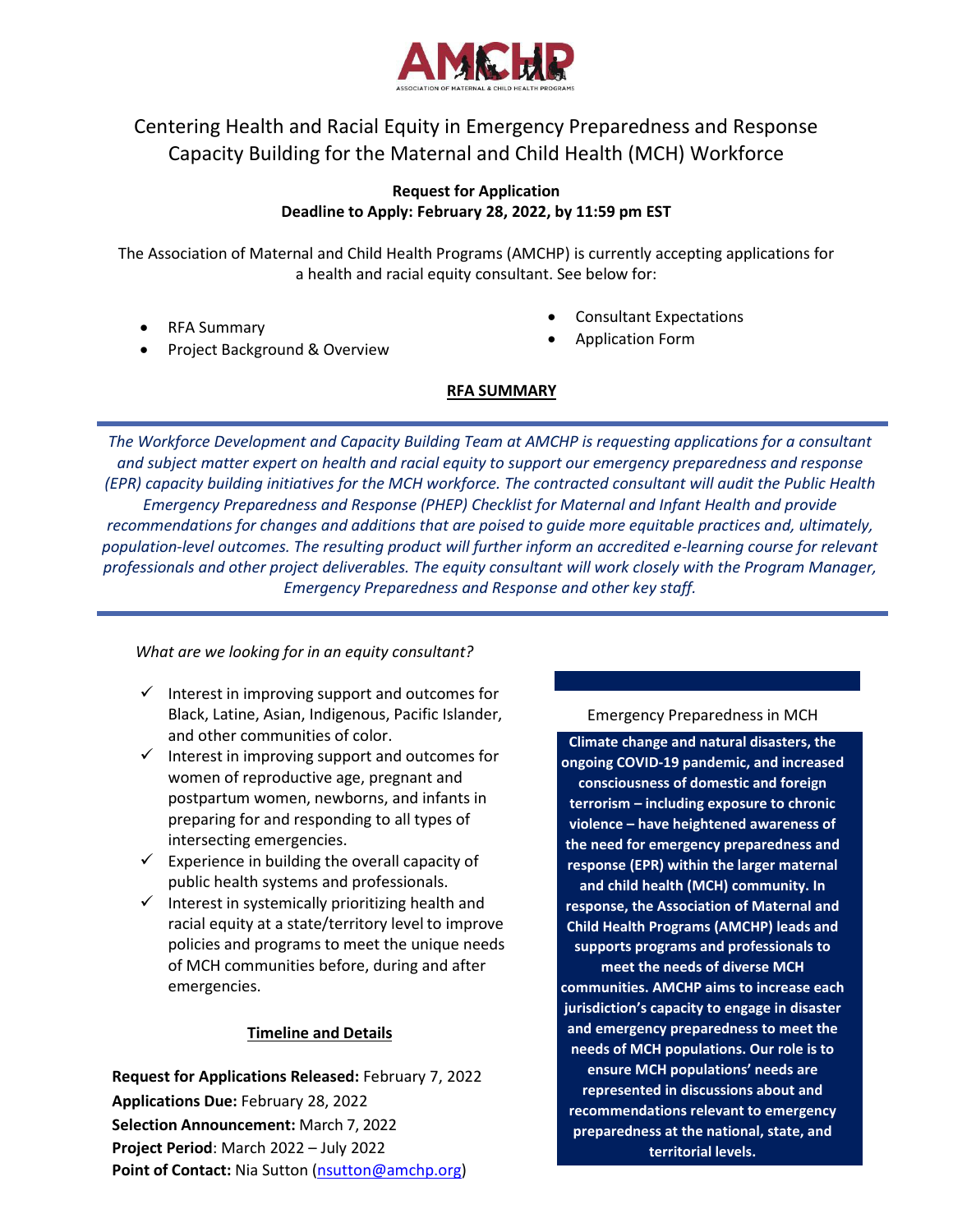

### PROJECT BACKGROUND

AMCHP focuses on building the EPR capacity of state and territory MCH directors, health care providers, and other relevant stakeholders. Our federally funded programs, technical assistance, and resource sharing support the MCH workforce in partnering and coordinating with state/territory public health emergency preparedness and response (PHEP) programs to ensure that the MCH populations they support are considered and prioritized during emergencies. The populations include pregnant and postpartum women, women of reproductive age, newborns, and infants.

#### Project Overview—*The Big Picture*

Funded by a five-year Cooperative Agreement with the CDC Division of Reproductive Health, AMCHP leads the Emergency Preparedness and Response Action Learning Collaborative (EPR ALC). The ALC is designed to build EPR capacity for jurisdictional MCH programs by stimulating collaboration and providing participants with resources to build capacity. AMCHP's EPR ALC and many of our other initiatives are guided by the [Public Health Emergency](https://amchp-my.sharepoint.com/personal/nsutton_amchp_org/Documents/Desktop/Public%20Health%20Emergency%20Preparedness%20and%20Response%20Checklist%20for%20Maternal%20and%20Infant%20Health.pdf)  Preparedness [and Response Checklist for Maternal and Infant Health,](https://amchp-my.sharepoint.com/personal/nsutton_amchp_org/Documents/Desktop/Public%20Health%20Emergency%20Preparedness%20and%20Response%20Checklist%20for%20Maternal%20and%20Infant%20Health.pdf) a tool adapted from the PHEP [Capabilities](https://www.cdc.gov/cpr/readiness/capabilities.htm) to address the unique needs of maternal and infant populations. The Checklist was developed by AMCHP with support from the CDC's Division of Reproductive Health and is intended to assess and build EPR capacity of all jurisdictions to ensure that women of reproductive age – especially pregnant and postpartum women and infants – are planned for in the event of emergencies, including multiple emergencies with intersecting impacts.

# CONSULTANT EXPECTATIONS

- Perform a health and racial equity audit of the *PHEP Checklist for Maternal and Infant Health*
	- $\circ$  Present findings (strengths, areas for improvement, etc.) to AMCHP staff and partners
- Collaborate with AMCHP staff and partners to publish a more explicitly equity-centered checklist, including but not limited to:
	- o Revised strategy, objective, and activity language
	- o Revised activity implementation guidance
	- o Resources and tools to support activity implementation
- Provide subject matter expertise and equity focused consultation for additional deliverables including:
	- $\circ$  A self-guided, online course aimed at building the capacity of state/territory level MCH and PHEP professionals
	- $\circ$  A comprehensive launch plan for Cohort 4 (Year 5) of the Emergency Preparedness and Response Action Learning Collaborative
	- $\circ$  Sustainable mechanisms for collecting and responding in real time to EPR-focused technical assistance and support requests from AMCHP members

#### Commitment—*What to Expect*

- 1. **Bi-weekly conference calls or video meetings with AMCHP team** 30 minutes each
- 2. **Monthly video meetings with CDC- Division of Reproductive Health** 30 minutes each
- 3. **Time commitment** 3 -5 hours/week for 16 weeks
- 4. **Compensation/Budget** -This project has a funding ceiling of \$10,000. The proposal should outline a payment schedule that aligns with deliverable completion and applicant payment schedule preferences.

#### Application Instructions

*To apply for this consultant opportunity, please see the document below and submit all requested items. For all questions related to the submission process,please contact* **Nia Sutton [\(nsutton@amchp.org\)](mailto:nsutton@amchp.org).**